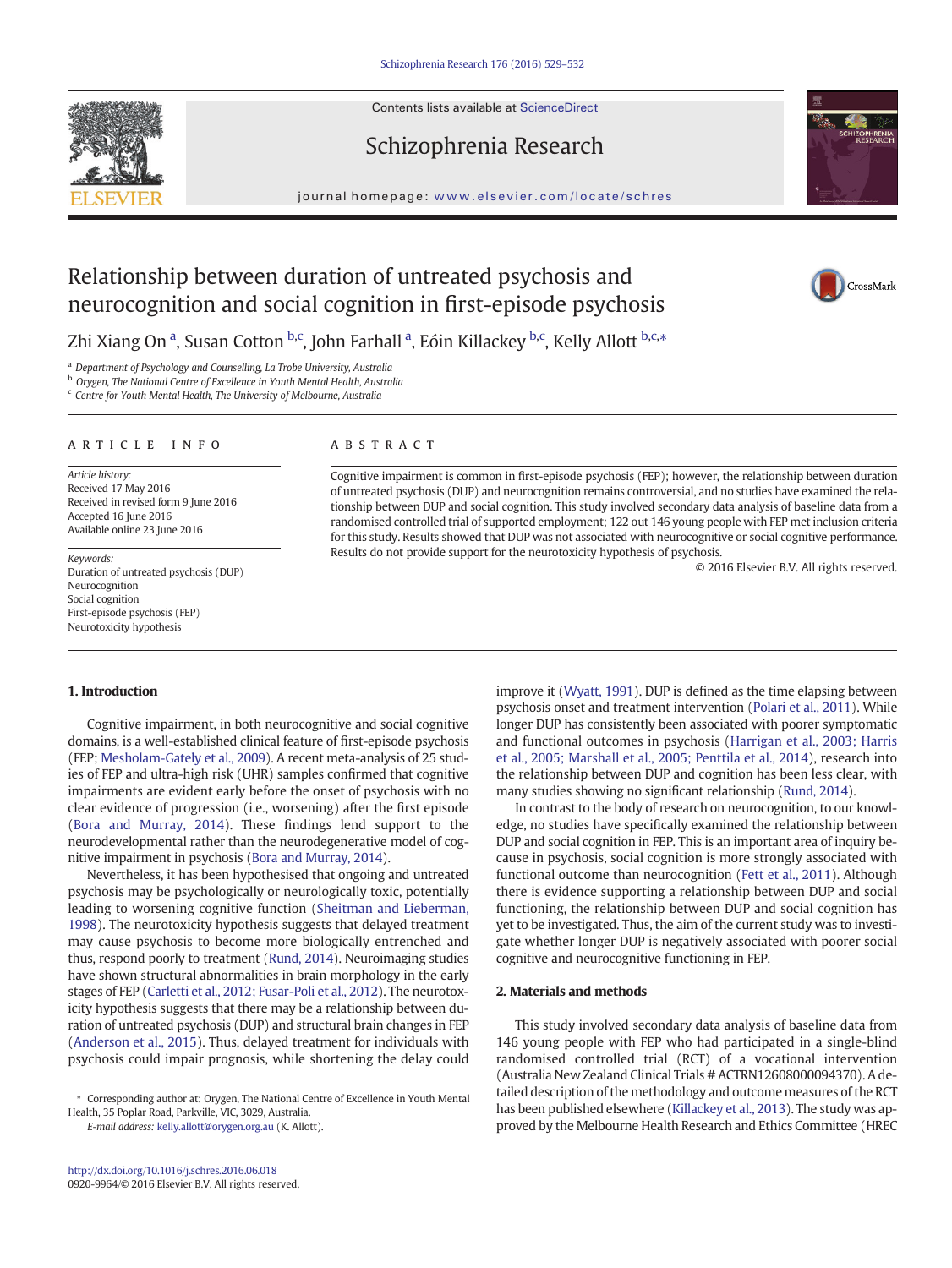# Table 1

Demographic and clinical characteristics of participants.

| Characteristic                                      | Statistic     | Total                 |  |
|-----------------------------------------------------|---------------|-----------------------|--|
|                                                     |               | $(N = 122)$           |  |
| Demographics                                        |               |                       |  |
| Gender % female                                     | $\%$ (n)      | 30.3(37)              |  |
| Age                                                 | M(SD; range)  | 20.4 (2.4; 15-25)     |  |
| Premorbid IQ                                        | M(SD; range)  | $92.2(13.6; 57-118)$  |  |
| Marital status                                      |               |                       |  |
| Never married                                       | $\%$ (n)      | 97.5 (119)            |  |
| Country of birth                                    |               |                       |  |
| Australian born                                     | $\%$ (n)      | 75.4 (92)             |  |
| Clinical characteristics                            |               |                       |  |
| Diagnosis                                           | $\%$ (n)      |                       |  |
| Schizophrenia                                       |               | 45 (36.8)             |  |
| Schizophreniform                                    |               | 8(6.6)                |  |
| Schizoaffective                                     |               | 16(13.1)              |  |
| Delusional disorder                                 |               | 6(4.9)                |  |
| Brief psychotic disorder                            |               | 1(0.8)                |  |
| Psychotic disorder NOS                              |               | 14 (11.5)             |  |
| Bipolar disorder with psychosis                     |               | 16(13.1)              |  |
| Major depression with psychosis                     |               | 16(13.1)              |  |
| Duration of untreated psychosis <sup>a</sup> (days) | M(SD; range)  | 256.4 (460.9; 0-2251) |  |
| Duration of treatment (days)                        | M(SD; range)  | 259.4 (196.9; 9-1081) |  |
| SANS composite                                      | M(SD; range)  | 25.2 (11.8; 3-60)     |  |
| BPRS – psychotic subscale                           | M (SD; range) | $8.6(4.4; 4-20)$      |  |

Note: IQ, intelligence quotient; NOS, not otherwise specified; SANS, Scale for the Assessment of Negative Symptoms; BPRS, Brief Psychiatric Rating Scale.

<sup>a</sup> Duration of untreated psychosis was log-transformed in the regression analysis.

2007.648). All participants provided written informed consent, including parental/guardian consent for those  $<$  18 years of age.

Participants had to meet the criteria for a DSM-defined psychotic disorder using the Structured Clinical Interview for DSM-IV-TR ([First](#page-3-0) [et al., 2001\)](#page-3-0) and express a desire to pursue a vocational goal. Those with intellectual disability or with florid psychosis that prevented the ability to provide informed consent, and those with insufficient English competency to complete the assessments, were excluded. For the current analysis, 13 participants were also excluded due to a history of traumatic brain injury ( $n = 7$ ), epilepsy ( $n = 5$ ), or other neurological impairment ( $n = 1$ ), or if there was not data on DUP ( $n = 9$ ) or all cognitive measures ( $n = 2$ ). The final sample was  $N = 122$ .

Demographic information was collected to describe the sample and to capture potential confounding variables, such as education level and premorbid intelligence quotient (IQ). Premorbid IQ was measured by the Wide Range Achievement Test – Fourth Edition (WRAT-4) Word Reading subtest [\(Wilkinson and Robertson, 2006\)](#page-3-0). DUP was operationally defined in days and calculated as the date of registration with the Early Psychosis Prevention and Intervention Centre (EPPIC) minus the date of self-reported first onset of positive psychotic symptoms (e.g., hallucinations, delusions). The date of onset of frank psychotic symptoms was obtained through a clinical interview and assessed by a trained research assistant. Duration of treatment was also measured as a possible confounding variable and operationally defined in days and calculated as the date of cognitive assessment minus the date of first registration with EPPIC. Diagnostic group and symptomatology of participants was also measured (Table 1). A broad test battery that covered the neurocognitive domains known to be impaired in FEP [\(Mesholam-Gately et al., 2009](#page-3-0)) was administered (see Table 2). Theory of mind (ToM) and facial and prosody emotion recognition were the social cognitive domains examined. ToM was assessed both verbally and non-verbally because some ToM tasks place demands on neurocognitive abilities (working memory or verbal skills), which may confound performance [\(Allott et al., 2013](#page-3-0)). Further descriptions of the tasks are provided elsewhere ([Allott et al., 2013; Arnold et al., 2015\)](#page-3-0).

All statistical analyses were performed using IBM® SPSS® Version 22 (Statistical Version). Exploratory factor analysis of the 18 cognitive variables was used as a data reduction technique and six factors were identified and interpreted as: (i) social cognition; (ii) verbal and learning memory; (iii) processing speed; (iv) attention and working memory; (v) visual organisation and memory; and (vi) verbal comprehension (Table 2). The contribution of DUP to the prediction of neurocognition and social cognition was examined via six separate hierarchical regressions, while controlling for premorbid IQ, gender, age, duration of treatment, negative symptoms (SANS – Scale for the Assessment of Negative Symptoms composite) and positive symptoms (BPRS – Brief Psychiatric Rating Scale positive subscale). Bonferroni correction was applied and statistical significance  $(\alpha)$  was set at 0.008 according to the six dependent cognitive variables (i.e., 0.05/6).

# 3. Results

The findings of the hierarchical multiple regression analyses are shown in [Tables 3](#page-2-0) (neurocognition) and [4](#page-2-0) (social cognition). Only premorbid IQ contributed significantly to the five neurocognition factors and the social cognition factor. Negative symptoms also contributed significantly to the prediction of performance on processing speed and

#### Table 2

Factor loadings, eigenvalues, percentage of variance and communalities for principal axis factor analysis with promax rotation for the final cognitive battery.

|                          | Social<br>cognition | Attention &<br>working memory | Verbal learning<br>& memory | Processing<br>speed | Verbal<br>comprehension | Visual organisation<br>& memory | h <sup>2</sup> |
|--------------------------|---------------------|-------------------------------|-----------------------------|---------------------|-------------------------|---------------------------------|----------------|
| DANVA paralanguage total | 0.88                |                               |                             |                     |                         |                                 | 0.59           |
| DANVA faces total        | 0.51                |                               |                             |                     |                         |                                 | 0.35           |
| Picture sequencing       | 0.48                |                               |                             |                     |                         |                                 | 0.34           |
| Hinting                  | 0.41                |                               |                             |                     |                         |                                 | 0.48           |
| <b>FBDST</b>             | 0.41                |                               |                             |                     |                         |                                 | 0.50           |
| Digit span backward      |                     | 0.93                          |                             |                     |                         |                                 | 0.80           |
| Letter number sequencing |                     | 0.67                          |                             |                     |                         |                                 | 0.77           |
| Digit span forward       |                     | 0.64                          |                             |                     |                         |                                 | 0.51           |
| RAVLT A5                 |                     |                               | 0.98                        |                     |                         |                                 | 0.92           |
| <b>RAVLT A7</b>          |                     |                               | 0.82                        |                     |                         |                                 | 0.73           |
| <b>SDMT</b>              |                     |                               |                             | 0.82                |                         |                                 | 0.72           |
| TMT_A reverse score      |                     |                               |                             | 0.77                |                         |                                 | 0.54           |
| TMT_B reverse score      |                     |                               |                             | 0.55                |                         |                                 | 0.54           |
| Similarities             |                     |                               |                             |                     | 0.88                    |                                 | 0.82           |
| Information              |                     |                               |                             |                     | 0.83                    |                                 | 0.67           |
| RCFT figure delay        |                     |                               |                             |                     |                         | 0.71                            | 0.67           |
| RCFT figure copy         |                     |                               |                             |                     |                         | 0.55                            | 0.47           |
| RCFT figure organisation |                     |                               |                             |                     |                         | 0.49                            | 0.23           |
| Eigenvalues              | 6.85                | 1.59                          | 1.29                        | 1.20                | 1.07                    | 0.89                            |                |
| % of variance            | 35.98               | 6.98                          | 4.96                        | 4.41                | 3.80                    | 2.94                            |                |

Note. DANVA-2 = Diagnostic Analysis of Nonverbal Accuracy; FBDST = False Belief And Deception Stories Task; RAVLT = Rey Auditory; Verbal Learning Test; SDMT = Symbol Digit Modalities Test: TMT = Trial Making Test;  $RCFT = Rev-Osterrieth$  Complex Figure Test.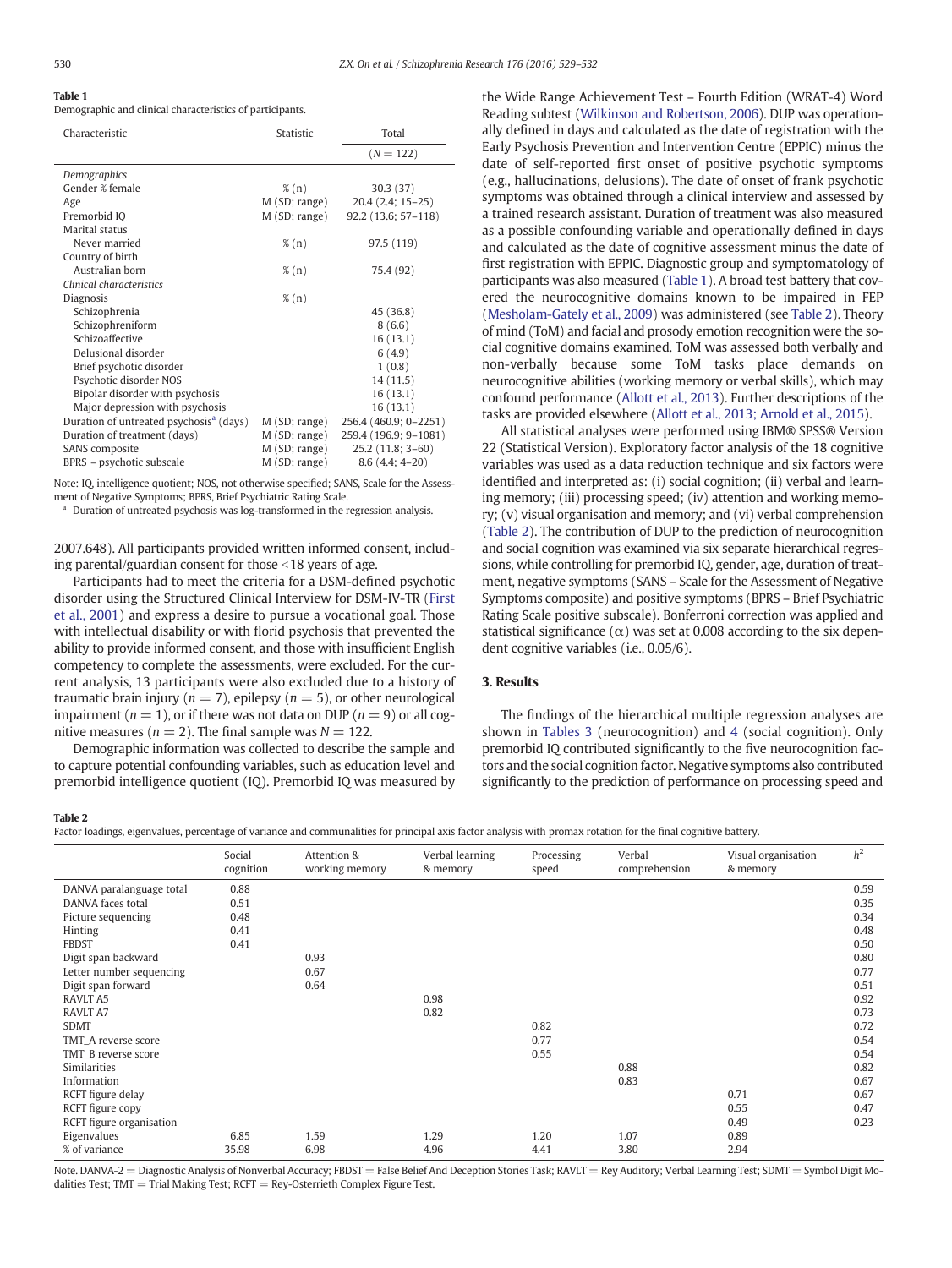## <span id="page-2-0"></span>Table 3

Summary of hierarchical regression analyses for duration of untreated psychosis as a predictor of neurocognition.

| Outcome                        | Predictor variables                  | β                    | $R^2$          | $\Delta R^2$ |
|--------------------------------|--------------------------------------|----------------------|----------------|--------------|
| Verbal learning and memory     | Step 1                               |                      | 0.25           |              |
|                                | Premorbid IQ                         | $0.41*$              |                |              |
|                                | Gender                               | 0.14                 |                |              |
|                                | Age                                  | 0.02                 |                |              |
|                                | Duration of treatment<br><b>SANS</b> | 0.07<br>$-0.20$      |                |              |
|                                | <b>BPRS</b>                          | 0.06                 |                |              |
|                                | Step 2                               |                      |                | 0.26 0.01    |
|                                | Premorbid IQ                         | $0.41^*$             |                |              |
|                                | Gender                               | 0.16                 |                |              |
|                                | Age                                  | 0.03                 |                |              |
|                                | Duration of treatment                | 0.06                 |                |              |
|                                | <b>SANS</b>                          | $-0.19$              |                |              |
|                                | <b>BPRS</b><br><b>DUP</b>            | 0.03<br>0.11         |                |              |
| Processing speed               | Step 1                               |                      | 0.36           |              |
|                                | Premorbid IQ                         | $0.55*$              |                |              |
|                                | Gender                               | 0.01                 |                |              |
|                                | Age                                  | $-0.07$              |                |              |
|                                | Duration of treatment                | 0.03                 |                |              |
|                                | SANS<br><b>BPRS</b>                  | $-0.28*$<br>0.21     |                |              |
|                                | Step <sub>2</sub>                    |                      | $0.36 \quad 0$ |              |
|                                | Premorbid IQ                         | $0.55*$              |                |              |
|                                | Gender                               | 0.01                 |                |              |
|                                | Age                                  | $-0.07$              |                |              |
|                                | Duration of treatment                | 0.02                 |                |              |
|                                | <b>SANS</b>                          | $-0.28*$             |                |              |
|                                | <b>BPRS</b><br><b>DUP</b>            | 0.20<br>0.02         |                |              |
| Attention and working memory   | Step 1                               |                      | 0.45           |              |
|                                | Premorbid IQ                         | $0.68^*$             |                |              |
|                                | Gender                               | $-0.06$              |                |              |
|                                | Age                                  | 0.07                 |                |              |
|                                | Duration of treatment                | 0.05                 |                |              |
|                                | <b>SANS</b><br><b>BPRS</b>           | $-0.06$              |                |              |
|                                | Step 2                               | 0.05                 | 0.45           | 0.004        |
|                                | Premorbid IQ                         | $0.68^*$             |                |              |
|                                | Gender                               | $-0.04$              |                |              |
|                                | Age                                  | 0.08                 |                |              |
|                                | Duration of treatment                | 0.05                 |                |              |
|                                | SANS                                 | $-0.06$              |                |              |
|                                | <b>BPRS</b><br><b>DUP</b>            | 0.03<br>0.07         |                |              |
| Visual organisation and memory | Step 1                               |                      | 0.21           |              |
|                                | Premorbid IQ                         | $0.28*$              |                |              |
|                                | Gender                               | 0.02                 |                |              |
|                                | Age                                  | 0.15                 |                |              |
|                                | Duration of treatment                | 0.03                 |                |              |
|                                | SANS                                 | $-0.32$ <sup>*</sup> |                |              |
|                                | <b>BPRS</b><br>Step 2                | 0.06                 | $0.21 \quad 0$ |              |
|                                | Premorbid IQ                         | $0.28*$              |                |              |
|                                | Gender                               | 0.02                 |                |              |
|                                | Age                                  | 0.15                 |                |              |
|                                | Duration of treatment                | 0.03                 |                |              |
|                                | SANS                                 | $-0.32*$             |                |              |
|                                | <b>BPRS</b><br><b>DUP</b>            | 0.06<br>0.06         |                |              |
| Verbal comprehension           | Step 1                               |                      | 0.42           |              |
|                                | Premorbid IQ                         | $0.60*$              |                |              |
|                                | Gender                               | $-0.04$              |                |              |
|                                | Age                                  | 0.14                 |                |              |
|                                | Duration of treatment                | 0.02                 |                |              |
|                                | SANS                                 | $-0.07$              |                |              |
|                                | <b>BPRS</b><br>Step 2                | $-0.05$              | 0.42           | 0.006        |
|                                | Premorbid IQ                         | $0.60*$              |                |              |
|                                | Gender                               | $-0.03$              |                |              |
|                                | Age                                  | 0.14                 |                |              |
|                                | Duration of treatment                | 0.01                 |                |              |
|                                | SANS                                 | $-0.07$              |                |              |
|                                | <b>BPRS</b><br><b>DUP</b>            | $-0.07$<br>0.08      |                |              |
|                                |                                      |                      |                |              |

### Table 4

Summary of hierarchical regression analysis for duration of untreated psychosis as a predictor of social cognition.

| Outcome          | Predictor variables   | β       | $R^2$ | $\Delta R^2$ |
|------------------|-----------------------|---------|-------|--------------|
| Social cognition | Step 1                |         | 0.38  |              |
|                  | Premorbid IQ          | $0.55*$ |       |              |
|                  | Gender                | 0.09    |       |              |
|                  | Age                   | 0.03    |       |              |
|                  | Duration of treatment | 0.05    |       |              |
|                  | <b>SANS</b>           | 0.18    |       |              |
|                  | <b>BPRS</b>           | 0.02    |       |              |
|                  | Step 2                |         | 0.39  | 0.006        |
|                  | Premorbid IQ          | $0.41*$ |       |              |
|                  | Gender                | 0.16    |       |              |
|                  | Age                   | 0.03    |       |              |
|                  | Duration of treatment | 0.06    |       |              |
|                  | <b>SANS</b>           | $-0.19$ |       |              |
|                  | <b>BPRS</b>           | 0.03    |       |              |
|                  | <b>DUP</b>            | 0.09    |       |              |

Note.  $N = 122$  $p \leq 0.008$ .

visual organisation and memory. DUP did not significantly add to the variance in neurocognitive or social cognitive factor scores.

## 4. Discussion

DUP was not found to be significantly associated with the neurocognition and social cognition factors. The lack of evidence supporting a relationship between DUP and neurocognition is consistent with the findings of a recent critical review ([Rund, 2014](#page-3-0)) and suggests that DUP does not have a 'toxic' effect on neurocognitive function. This finding is consistent with the neurodevelopmental hypothesis, which posits that neurocognitive impairment is neurodevelopmental in origin, precedes full-threshold psychotic disorder, and is a relatively stable trait marker of illness. A possible clinical implication of this finding is that reducing DUP may not in turn improve cognitive performance, as impairment seems to be unrelated to the course of psychotic symptoms.

This is the first study to our knowledge that has explicitly examined the relationship between DUP and social cognitive performance. The findings parallel those of neurocognition and suggest that longer DUP is unrelated to poorer social cognition. While past studies have found a relationship between DUP and social functioning [\(Barnes et al.,](#page-3-0) [2008\)](#page-3-0), the absence of statistically significant associations between DUP and social cognition suggests that social cognition may not play a role in the association between DUP and social functioning. Further studies to replicate and understand the relationships between DUP, social cognition and social functioning are warranted.

It is important to note that the recruited sample in this study may be higher functioning than the general psychosis population given they were individuals pursuing a vocational goal. Thus, the findings might not be generalisable to the general FEP population. In conclusion, the finding of an absence of relationships between DUP and neurocognition and social cognition is inconsistent with the neurotoxicity hypothesis.

#### Conflict of interest

All authors declare that they have no conflict of interest.

#### Contributors

K.A., S.C., and E.K. designed the study. ZX.O undertook the literature search, statistical analysis and wrote the first draft of the manuscript. All authors contributed to and have approved the final manuscript.

Notes to Table 3

Note.  $N = 122$ .

⁎ p ≤ 0.008.